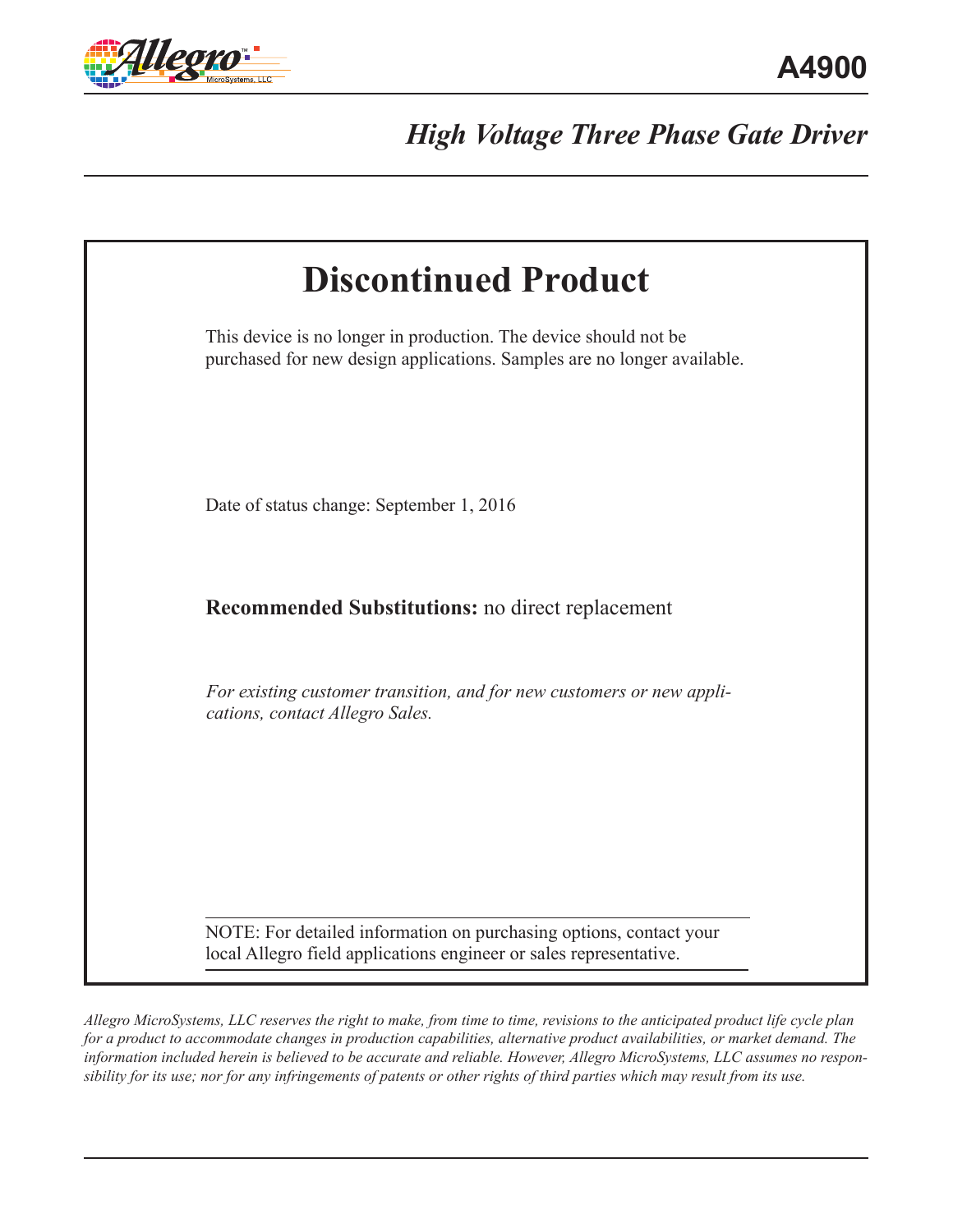

### **Features and Benefits**

- High voltage 3-phase gate drive
- Floating high-side gate drive to 550 VDC supply
- Tolerant to high voltage slew rates
- Cross-conduction protection with fixed dead time
- 15 V gate drive supply voltage
- TTL compatible logic inputs
- Undervoltage detection
- Overcurrent detection with integrated fault blanking
- Overtemperature shutdown
- Matched propagation delays
- Detailed fault reporting

### **Package: 44-pin QSOP (suffix LQ)**



### **Description**

The A4900 is a high-voltage, high-speed, power IGBT or MOSFET driver providing three independent half-bridge channels for three-phase applications.

A bootstrap capacitor is used to provide the above battery supply voltage required for N-channel MOSFETs or IGBTs used as high current switches. Direct control over all six gate drives in the 3-phase bridge is provided, allowing motors to be driven with block commutation or sinusoidal excitation. The power switches are protected from cross-conduction by integrated crossover control and fixed dead time.

Integrated diagnostics provide indication of undervoltage, overtemperature, and power bridge faults. They can be configured to protect the power switches under most short circuit conditions. Detailed diagnostics are available as a serial data word output.

The A4900 is provided in a 44-pin QSOP package (suffix LQ) that is lead (Pb) free, with 100% matte tin leadframe plating.

### **Typical Application Diagram**

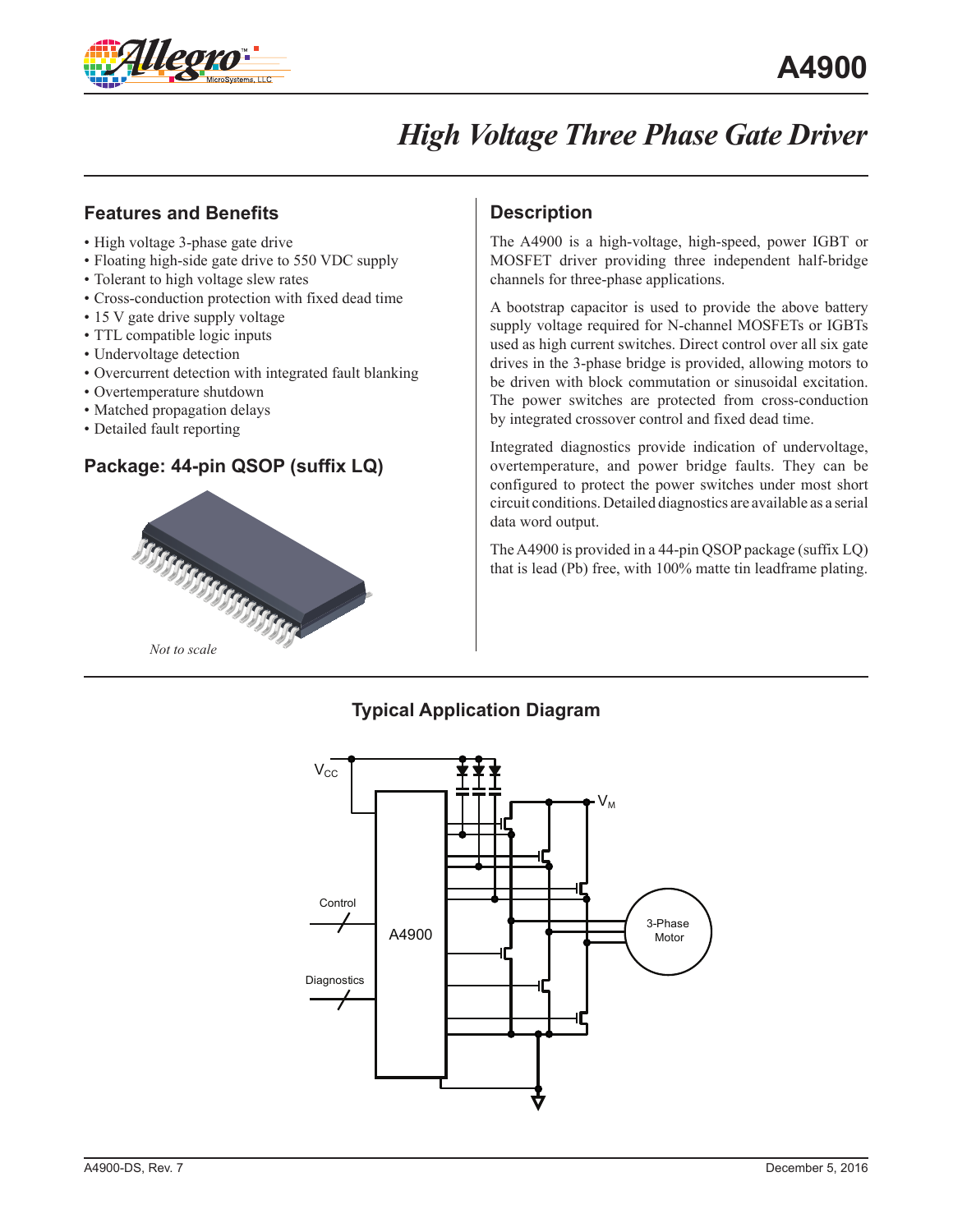#### **Selection Guide**

| <b>Part Number</b> | <b>Operating Ambient</b><br><b>Temperature Range</b><br>$\mathsf{T}_\mathsf{A},$ (°C) | Package     | <b>Packing</b>                 |  |
|--------------------|---------------------------------------------------------------------------------------|-------------|--------------------------------|--|
| A4900KLQTR-T       | $-40$ to 125                                                                          | 44-pin QSOP | 1000 pieces per<br>13-in. reel |  |

#### **Absolute Maximum Ratings** with respect to GND

| <b>Characteristic</b>                         | Symbol           | <b>Notes</b>                                                                                                  | Rating                       | Unit         |
|-----------------------------------------------|------------------|---------------------------------------------------------------------------------------------------------------|------------------------------|--------------|
| Drive Supply Voltage                          | $V_{\rm CC}$     |                                                                                                               | $-0.3$ to 20                 | $\vee$       |
| Logic Input and Output Voltage                |                  | Pins AHI, ALO, BHI, BLO, CHI, CLO, COASTn,<br>RESETn, ESF, FF1, and FF2                                       | $-0.3$ to 6.5                | $\vee$       |
|                                               |                  | Pins BCA, BCB, BCC                                                                                            | $-0.3$ to $Sx+20$            | $\vee$       |
| Other Pins Input and Output Voltage           |                  | Pins GHA, GHB, GHC                                                                                            | $Sx - 0.3$ to<br>$BCx + 0.3$ | $\vee$       |
|                                               |                  | Pins SA, SB, SC                                                                                               | $-V_{\text{CC}}$ to 600      | $\vee$       |
|                                               |                  | Pins GLA, GLB, GLC                                                                                            | $-0.3$ to $V_{CC}$ + 0.3     | $\vee$       |
| <b>Clamp Current</b>                          | $I_{DCL}$        | Pins DHA, DHB, DHC, DLA, DLB, DLC                                                                             |                              | mA           |
| Maximum Voltage Slew Rate on Sx               | $dv_{Sx}/dt$     |                                                                                                               | 50                           | V/ns         |
| <b>Ambient Operating Temperature</b><br>Range | $T_A$            | Temperature Range K                                                                                           | $-40$ to 125                 | $^{\circ}C$  |
| Maximum Continuous Junction<br>Temperature    | $T_{J(max)}$     |                                                                                                               | 150                          | $^{\circ}$ C |
| <b>Transient Junction Temperature</b>         | $T_{tJ}$         | Overtemperature event not exceeding<br>10 s, lifetime duration not exceeding 10 h;<br>characterized by design | 175                          | $^{\circ}$ C |
| Storage Temperature Range                     | $T_{\text{stg}}$ |                                                                                                               | $-55$ to 150                 | $^{\circ}C$  |

#### **Thermal Characteristics** may require derating at maximum conditions, see application information

| <b>Characteristic</b>      | svmbol         | <b>Test Conditions*</b>                | Value        | Unit |
|----------------------------|----------------|----------------------------------------|--------------|------|
| Package Thermal Resistance | $\kappa_{0JA}$ | On 4-layer PCB based on JEDEC standard | $\sim$<br>نټ | °C/W |

\*Additional thermal information available on the Allegro website.

| <b>Table of Contents</b>              |    |                                     |    |  |  |
|---------------------------------------|----|-------------------------------------|----|--|--|
| Pin-Out Diagram                       | 3  | Logic Control Inputs                | 11 |  |  |
| <b>Terminal List Table</b>            | 3  | Phase control                       | 11 |  |  |
| <b>Functional Block Diagram</b>       | 4  | Sleep mode and reset                | 12 |  |  |
|                                       |    | <b>Diagnostics</b>                  | 12 |  |  |
| <b>Timing Diagrams</b>                |    | <b>Fault States</b>                 | 12 |  |  |
| <b>Phase Control and Fault Tables</b> | 9  | Overtemperature                     | 12 |  |  |
| <b>Functional Description</b>         | 10 | VCC undervoltage                    | 13 |  |  |
| <b>Terminal Functions</b>             | 10 | Bootstrap undervoltage              | 13 |  |  |
| Power Supply                          | 10 | $V_{DD}$ undervoltage               | 13 |  |  |
| Gate Drive                            | 11 | $V_{\Omega}$ overvoltage            | 13 |  |  |
| High-side gate drive                  | 11 | <b>Fault Register Serial Access</b> | 14 |  |  |
| Bootstrap capacitors                  | 11 | Serial access method                | 14 |  |  |
| Low-side gate drive                   | 11 |                                     |    |  |  |
|                                       |    | Package Outline Drawing             | 15 |  |  |

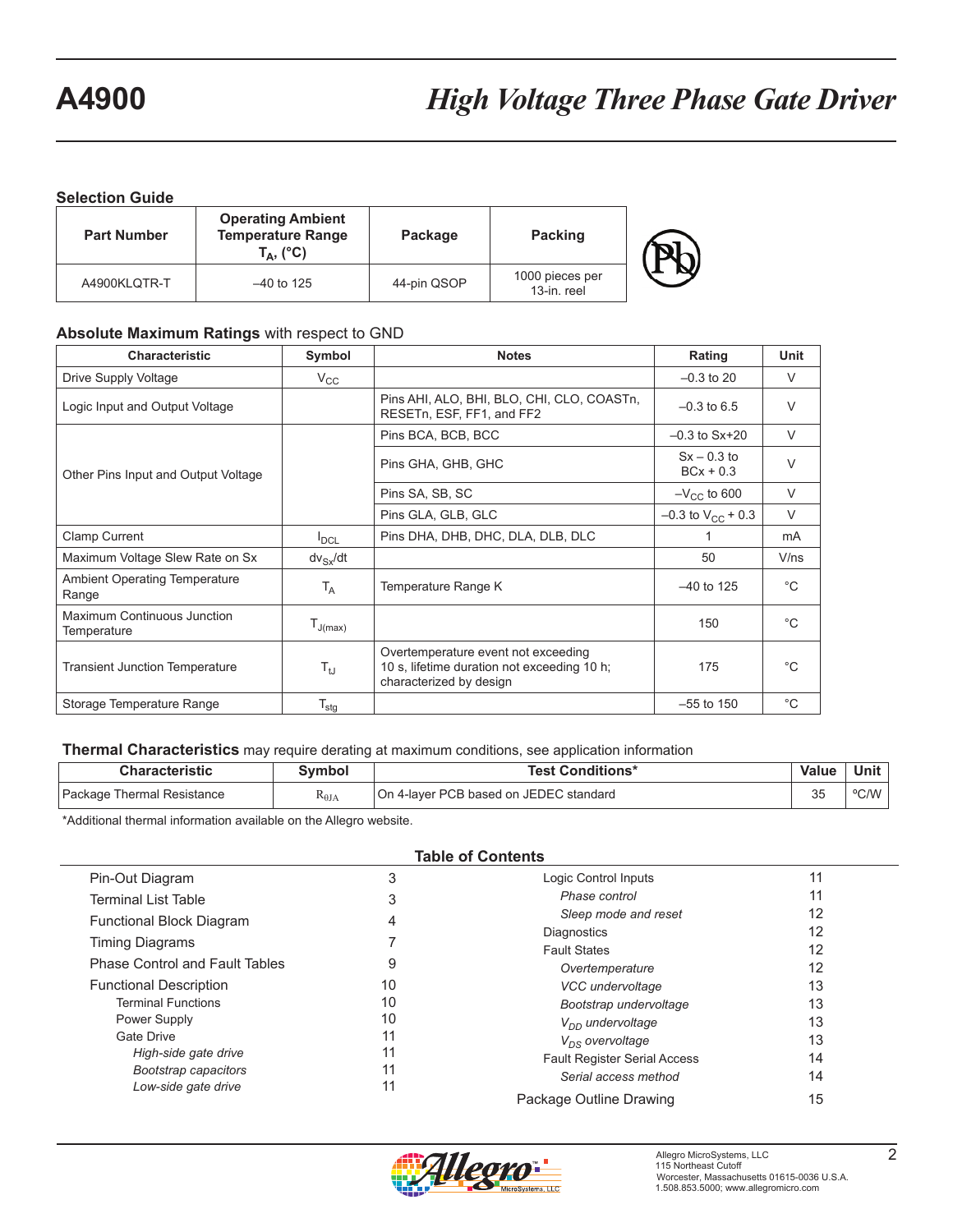### **Pin-out Diagram**

<span id="page-3-0"></span>

#### **Terminal List Table**

| <b>Name</b> | <b>Number</b>  | <b>Function</b>                                        | <b>Name</b>     | <b>Number</b>            | <b>Function</b>                                       |
|-------------|----------------|--------------------------------------------------------|-----------------|--------------------------|-------------------------------------------------------|
| AHI         | 28             | Phase A high-side control logic input                  | <b>ESF</b>      | 24                       | Fail mode action control logic input                  |
| <b>ALO</b>  | 27             | Phase A low-side control logic input                   | FF <sub>1</sub> | 26                       | Fault flag 1 open drain output                        |
| <b>BCA</b>  | 22             | Phase A high-side bootstrap supply                     | FF <sub>2</sub> | 25                       | Fault flag 2 open drain output                        |
|             |                | capacitor (HVA)                                        | <b>GHA</b>      | 20                       | Phase A high-side FET gate drive (HVA)                |
| <b>BCB</b>  | 13             | Phase B high-side bootstrap supply<br>capacitor (HVB)  | <b>GHB</b>      | 11                       | Phase B high-side FET gate drive (HVB)                |
|             |                | Phase C high-side bootstrap supply                     | <b>GHC</b>      | 2                        | Phase C high-side FET gate drive (HVC)                |
| <b>BCC</b>  | $\overline{4}$ | capacitor (HVC)                                        | <b>GLA</b>      | 44                       | Phase A low-side FET gate drive                       |
| <b>BHI</b>  | 31             | Phase B high-side control logic input                  | <b>GLB</b>      | 43                       | Phase B low-side FET gate drive                       |
| <b>BLO</b>  | 32             | Phase B low-side control logic input                   | <b>GLC</b>      | 41                       | Phase C low-side FET gate drive                       |
| <b>CHI</b>  | 34             | Phase C high-side control logic input                  | <b>GND</b>      | 40, 42                   | Ground                                                |
| <b>CLO</b>  | 33             | Phase C low-side control logic input                   |                 | 5, 6, 7, 8,              |                                                       |
| COASTn      | 35             | Motor coast logic input, active low                    | <b>NC</b>       | 9, 14, 15,<br>16, 17, 18 | Do not connect                                        |
| <b>DHA</b>  | 21             | Phase A high-side drain voltage monitor<br>input (HVA) | <b>RESETn</b>   | 23                       | Reset and shutdown logic input, active low            |
| <b>DHB</b>  | 12             | Phase B high-side drain voltage monitor<br>input (HVB) | <b>SA</b>       | 19                       | Phase A high-side FET source and motor<br>phase (HVA) |
| <b>DHC</b>  | 3              | Phase C high-side drain voltage monitor<br>input (HVC) | <b>SB</b>       | 10                       | Phase B high-side FET source and motor<br>phase (HVB) |
| <b>DLA</b>  | 38             | Phase A low-side drain voltage monitor input           | <b>SC</b>       | 1                        | Phase C high-side FET source and motor<br>phase (HVC) |
| <b>DLB</b>  | 37             | Phase B low-side drain voltage monitor input           | <b>TEST</b>     | 29, 30                   | Connect to GND                                        |
| <b>DLC</b>  | 36             | Phase C low-side drain voltage monitor input           | <b>VCC</b>      | 39                       | Gate drive supply                                     |

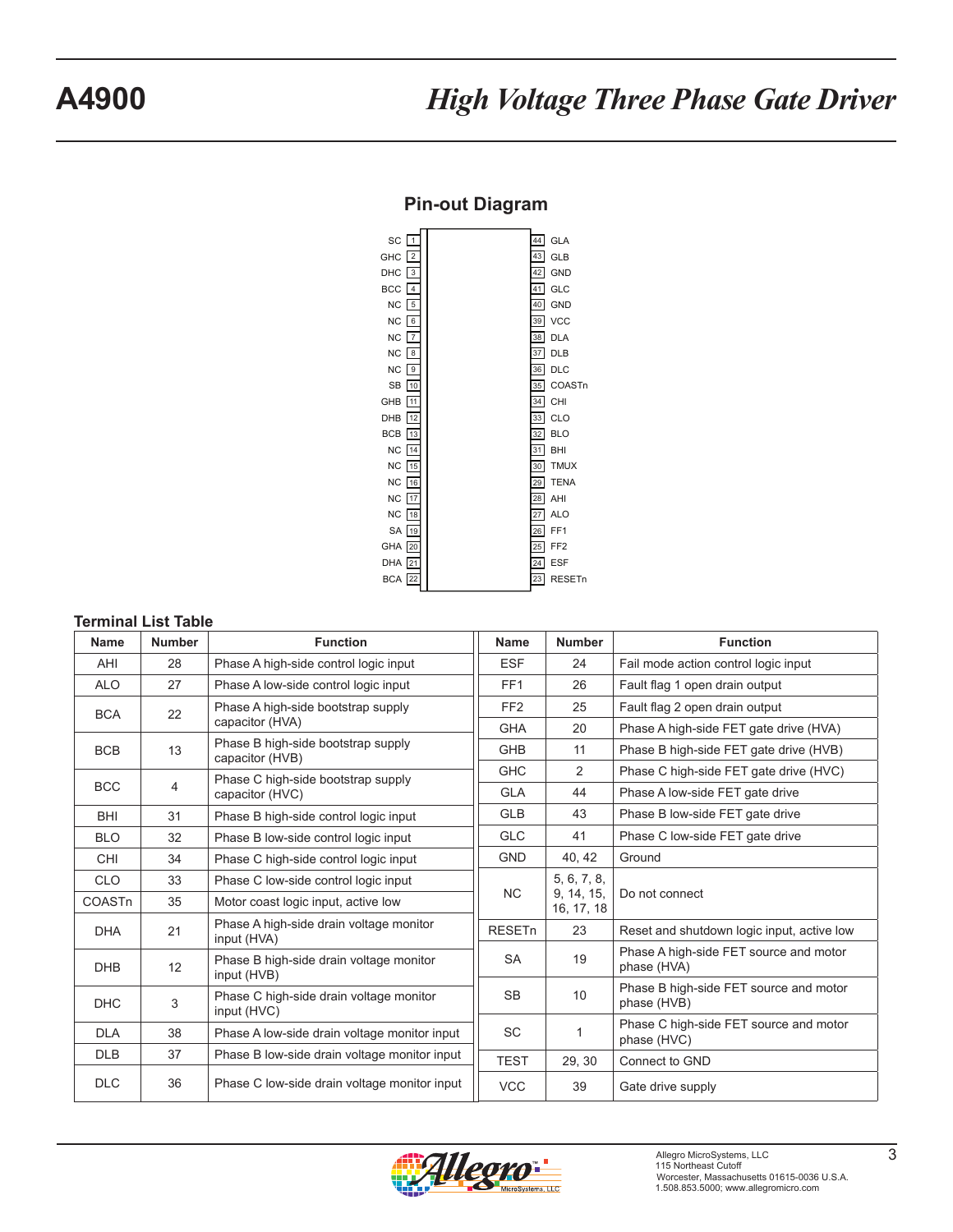# **Functional Block Diagram**

<span id="page-4-0"></span>

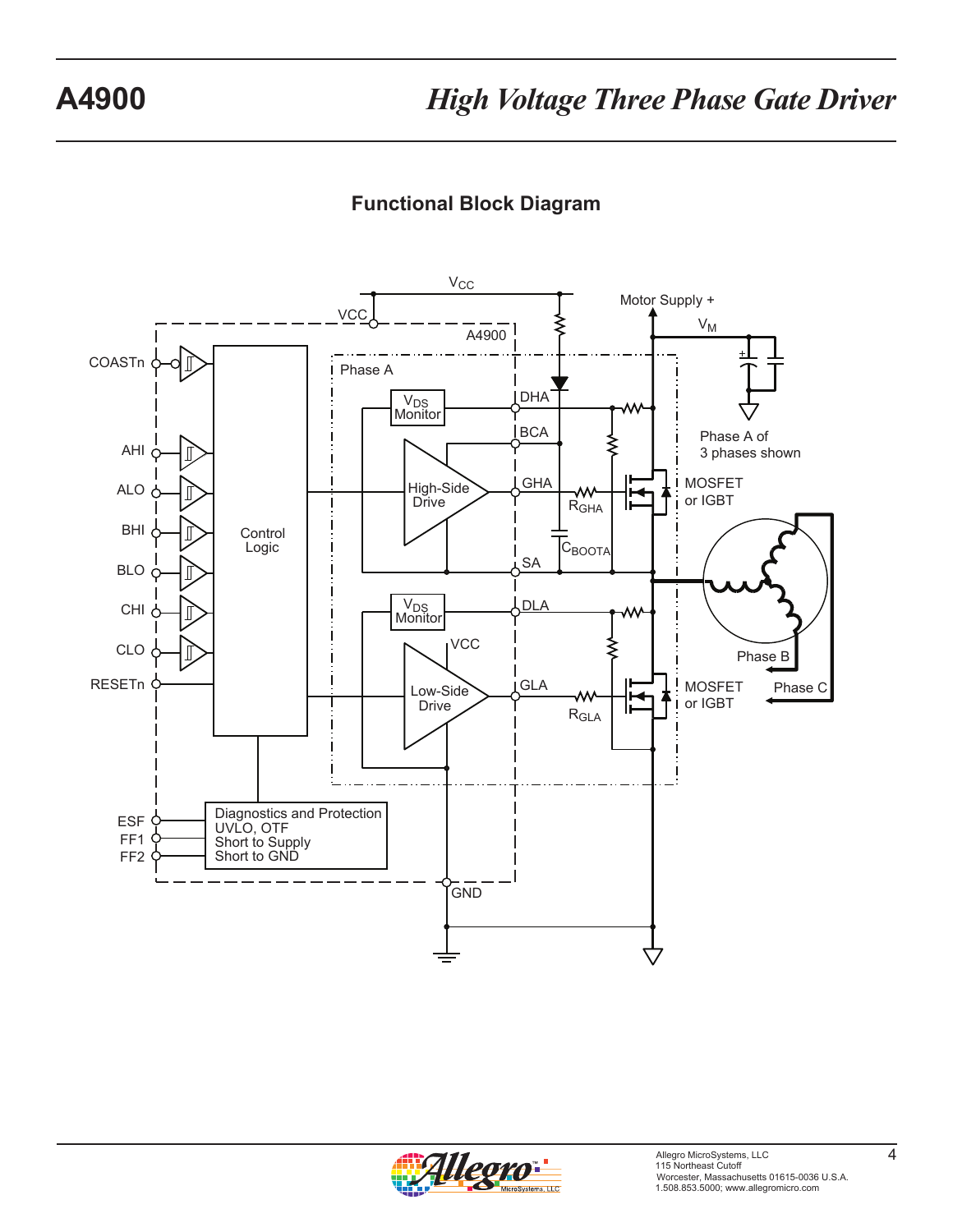#### **ELECTRICAL CHARACTERISTICS** Valid at  $T_d = -40^{\circ}$ C to 150°C, V<sub>CC</sub> = 15 V; unless otherwise specified

| Characteristic                                    | Symbol                   | w<br><b>Test Conditions</b>                                         | Min.                     | Typ.                     | Max.                     | Unit      |
|---------------------------------------------------|--------------------------|---------------------------------------------------------------------|--------------------------|--------------------------|--------------------------|-----------|
| <b>Supply</b>                                     |                          |                                                                     |                          |                          |                          |           |
| <b>VCC Supply Voltage</b>                         | $V_{\rm CC}$             |                                                                     | 13.5                     | 15                       | 16.5                     | $\vee$    |
|                                                   | <b>I</b> <sub>VCCQ</sub> | $RESETn = high$ , outputs = low                                     | $\overline{\phantom{0}}$ | 8                        | 10                       | mA        |
| <b>VCC Quiescent Current</b>                      | $I_{VCCS}$               | RESETn = low, sleep mode                                            |                          |                          | 80                       | μA        |
| High-Side Driver Current                          | $I_{BCXS}$               | Each phase                                                          | $\overline{\phantom{0}}$ |                          | 200                      | μA        |
| <b>Gate Output Drive</b>                          |                          |                                                                     |                          |                          |                          |           |
| Pull-Up On-Resistance                             | $R_{DS(on)UP}$           | $T_J = 25^{\circ}C$ , $I_{GHX} = -100$ mA                           | $\overline{\phantom{0}}$ | $\overline{\phantom{0}}$ | 70                       | Ω         |
| Pull-Down On-Resistance                           | $R_{DS(on)DN}$           | $T_J = 25$ °C, $I_{GLx} = 100$ mA                                   |                          |                          | 35                       | Ω         |
| Output High Short Circuit Pulsed<br>Current       | $I_{OH}$                 | $V_{O}$ = 0 V, short pulse width (<10 µs)                           | $\qquad \qquad -$        | 210                      | $\overline{\phantom{0}}$ | mA        |
| <b>Output Low Short Circuit Pulsed</b><br>Current | $I_{OL}$                 | $V_{\Omega}$ = 15 V short pulse width (<10 µs)                      |                          | 420                      |                          | mA        |
| GHx Output High Voltage                           | $V_{GHH}$                |                                                                     | $V_{BCx} - 0.2$          | $\qquad \qquad -$        |                          | $\vee$    |
| GHx Output Low Voltage                            | $V_{GHL}$                |                                                                     |                          | $\qquad \qquad -$        | $V_{Sx}$ + 0.1           | $\vee$    |
| <b>GLx Output High Voltage</b>                    | $V_{GLH}$                |                                                                     | $V_{CC}$ -0.2            |                          |                          | $\vee$    |
| <b>GLx Output Low Voltage</b>                     | $V_{GLL}$                |                                                                     |                          |                          | 0.1                      | $\vee$    |
| Turn-On Rise Time                                 | $t_{r}$                  | $C_{\text{LOAD}}$ = 1 nF, 20% to 80%                                |                          | 90                       | 150                      | ns        |
| <b>Turn-Off Fall Time</b>                         | $t_f$                    | $C_{\text{LOAD}}$ = 1 nF, 80% to 20%                                |                          | 40                       | 85                       | ns        |
|                                                   |                          | Phase input change to unloaded gate output<br>change (see figure 1) | 250                      | 300                      | 500                      | ns        |
| Turn-Off Propagation Delay                        | $t_{P(off)}$             | COASTn low to unloaded gate output change                           | 370                      | 420                      | 570                      | ns        |
|                                                   |                          | RESETn low to unloaded gate output change                           | 250                      | 300                      | 500                      | ns        |
| Turn-On Propagation Delay                         | $t_{P(0n)}$              | Phase input change to unloaded gate output<br>change (see figure 1) | 250                      | 300                      | 500                      | ns        |
|                                                   |                          | COASTn high to unloaded gate output change                          | 0.8                      | $\mathbf{1}$             | 1.3                      | μs        |
| Phase-to-Phase Propagation Delay<br>Matching      | $\Delta t_{\text{PP}}$   | Same phase change                                                   |                          | 50                       | $\overline{\phantom{0}}$ | ns        |
| On-to-Off Propagation Delay Matching              | $\Delta t$ <sub>OO</sub> | Single phase                                                        |                          | 50                       | $\overline{\phantom{0}}$ | ns        |
| High-Side Passive Pull-Down                       | $R_{PDH}$                |                                                                     |                          | 800                      |                          | $k\Omega$ |
| Low-Side Passive Pull-Down                        | $R_{PDL}$                |                                                                     |                          | 800                      |                          | $k\Omega$ |
| Dead Time <sup>2</sup>                            | t <sub>DEAD</sub>        | Delay from turn-off to turn-on, single phase                        | 130                      | 200                      | 330                      | ns        |
| <b>Logic Inputs and Outputs</b>                   |                          |                                                                     |                          |                          |                          |           |
| FFx Fault Output (Open Drain)                     | $V_{OL}$                 | $I_{OL}$ = 1 mA, fault not present                                  |                          |                          | 0.4                      | $\vee$    |
| Fault Output Leakage Current*                     | $I_{OH}$                 | $V_{O}$ = 5 V, fault present                                        | $-1$                     |                          | $\mathbf{1}$             | μA        |
| Input Low Voltage                                 | $V_{IL}$                 |                                                                     |                          |                          | 0.7                      | $\vee$    |
| Input High Voltage                                | $V_{\text{IH}}$          |                                                                     | 2.2                      |                          |                          | $\vee$    |
| Input Hysteresis                                  | $V_{\text{hys}}$         |                                                                     | 150                      | 300                      |                          | mV        |

*Continued on the next page…*

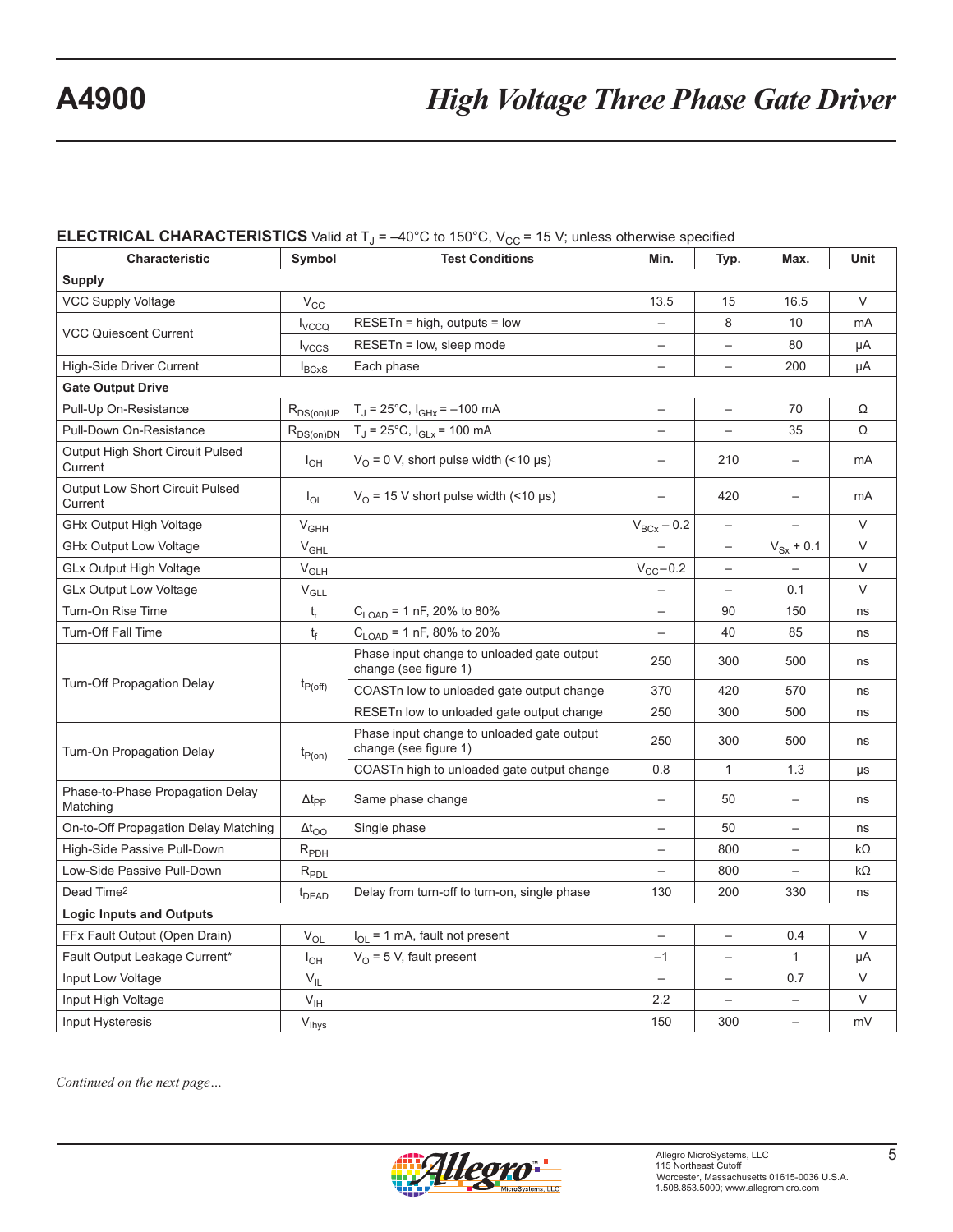#### **ELECTRICAL CHARACTERISTICS** (continued) Valid at  $T_{J} = -40^{\circ}$ C to 150°C, V<sub>CC</sub> = 15 V; unless otherwise specified

| <b>Characteristic</b>                | Symbol               | <b>Test Conditions</b>                                                              | Min.                     | Typ.                     | Max.                     | Unit             |
|--------------------------------------|----------------------|-------------------------------------------------------------------------------------|--------------------------|--------------------------|--------------------------|------------------|
| Logic Inputs and Outputs (continued) |                      |                                                                                     |                          |                          |                          |                  |
| Input Pull-Down Resistor             | $R_{PD}$             | All digital inputs                                                                  |                          | 50                       |                          | $k\square\Omega$ |
| <b>RESETn Shutdown Time</b>          | $t_{\text{RSD}}$     |                                                                                     | 10                       | $\overline{\phantom{m}}$ | $\overline{\phantom{0}}$ | μs               |
| RESETn Start-up Time                 | $t_{RSU}$            |                                                                                     |                          | 15                       | 20                       | μs               |
| Reset Hold-Off Delay Time            | $t_{RHD}$            |                                                                                     | $\overline{\phantom{m}}$ | 5                        | —                        | μs               |
| <b>RESETn Pulse Time</b>             | $t_{RES}$            |                                                                                     | 0.3                      | $\qquad \qquad -$        | 3.5                      | μs               |
| <b>RESETn Pulse Filter Time</b>      | $t_{\text{RF}}$      |                                                                                     | $\overline{\phantom{m}}$ | $\qquad \qquad$          | 200                      | ns               |
| <b>Protection</b>                    |                      |                                                                                     |                          |                          |                          |                  |
|                                      | $V_{CCUVoff}$        | $V_{\text{CC}}$ falling                                                             | 9                        | 10                       | 11                       | $\vee$           |
| VCC Undervoltage Threshold           | V <sub>CCUVon</sub>  | $V_{CC}$ rising                                                                     | 10                       | 11                       | 12                       | $\vee$           |
| VCC Undervoltage Hysteresis          | V <sub>CCUVhys</sub> |                                                                                     |                          | 1                        | $\overline{\phantom{0}}$ | $\vee$           |
|                                      | V <sub>BCUVoff</sub> | BCx with respect to Sx, $V_{BCx}$ falling                                           | 9                        | 10                       | 11                       | $\vee$           |
| Bootstrap Undervoltage Threshold     | V <sub>BCUVon</sub>  | BCx with respect to Sx, $V_{BCx}$ rising                                            | 10                       | 11                       | 12                       | $\vee$           |
| Bootstrap Undervoltage Hysteresis    | V <sub>BCUVHys</sub> |                                                                                     |                          | $\mathbf{1}$             |                          | $\vee$           |
| V <sub>DS</sub> Threshold            | $V_{\text{DSTH}}$    |                                                                                     | 1.8                      | 2.0                      | 2.2                      | $\vee$           |
| Drain Monitor Input Current          | I <sub>DMH</sub>     | $V_{DM}$ = 2.2 V (either $V_{DM}$ = $V_{DHx}$ – $V_{Sx}$ , or<br>$V_{DM} = V_{DLx}$ |                          |                          | 100                      | nA               |
| Drain Monitor Clamp Voltage          | $V_{\text{DMC}}$     |                                                                                     | $\overline{\phantom{0}}$ | 5                        | $\qquad \qquad -$        | $\vee$           |
| Drain Monitor Blank Time             | $t_{BL}$             |                                                                                     | 2                        | 3                        | 4.5                      | μs               |
| Overtemperature Flag                 | $T_{\mathsf{JF}}$    | Temperature increasing                                                              | 155                      | 170                      | —                        | °C               |
| Overtemperature Hysteresis           | $T_{JHyst}$          | Recovery = $T_{JF}$ – $T_{JHyst}$                                                   | $\overline{\phantom{0}}$ | 15                       | —                        | $^{\circ}$ C     |

\*For input and output current specifications, negative current is defined as coming out of (sourcing) the specified device pin.

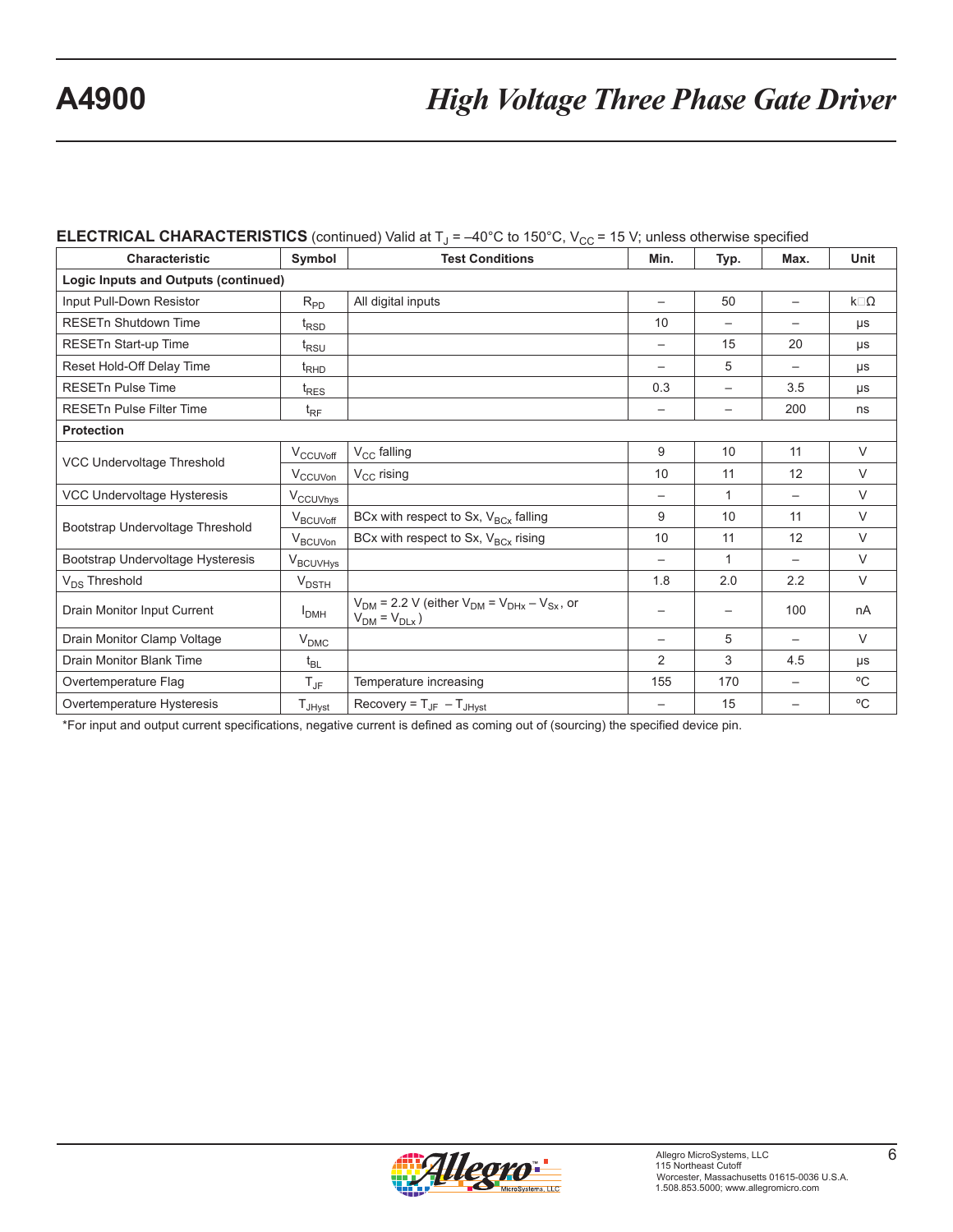## **Timing Diagrams**

<span id="page-7-0"></span>

Figure 2.  $V_{DS}$  Overvoltage Internal Monitor Timing

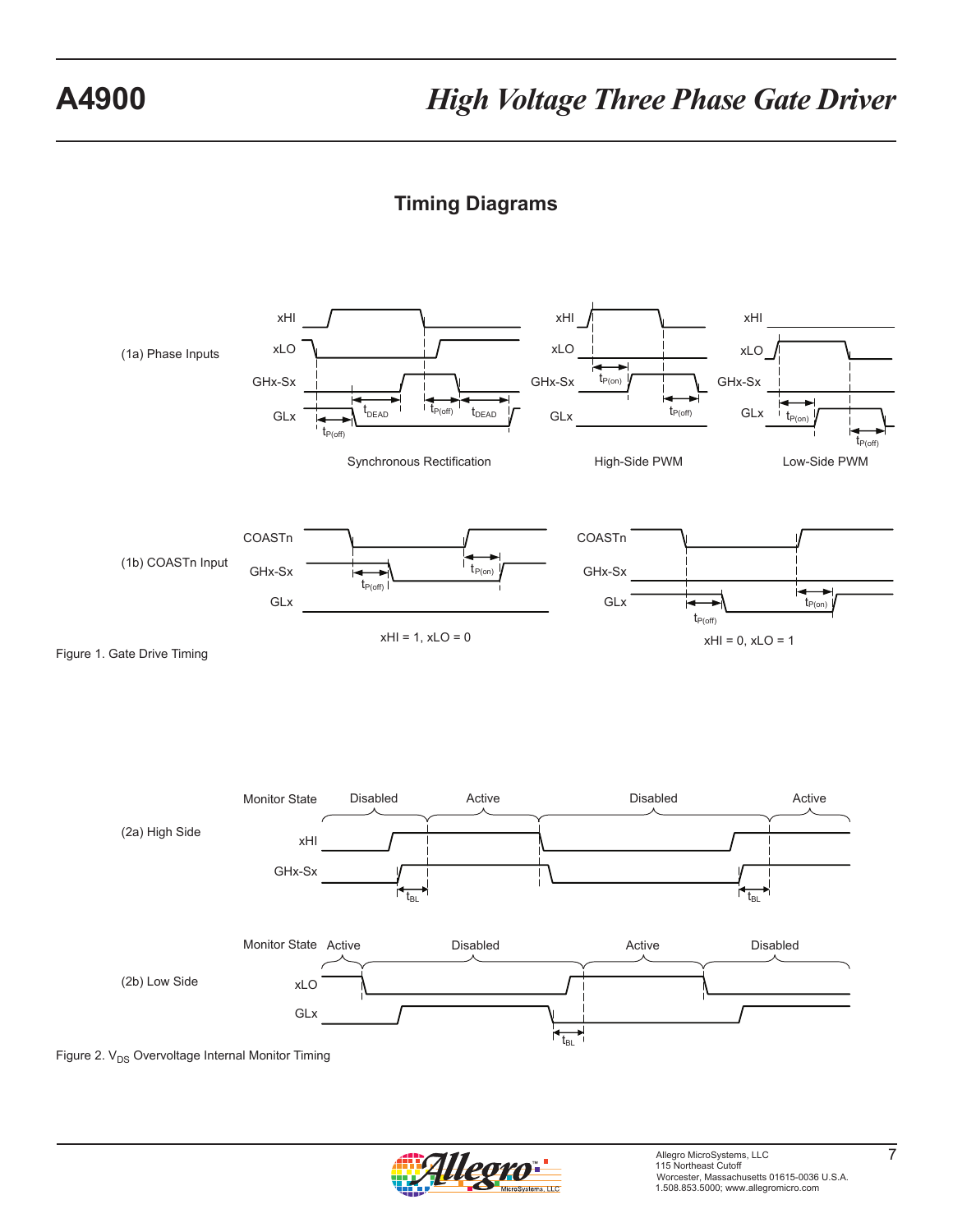

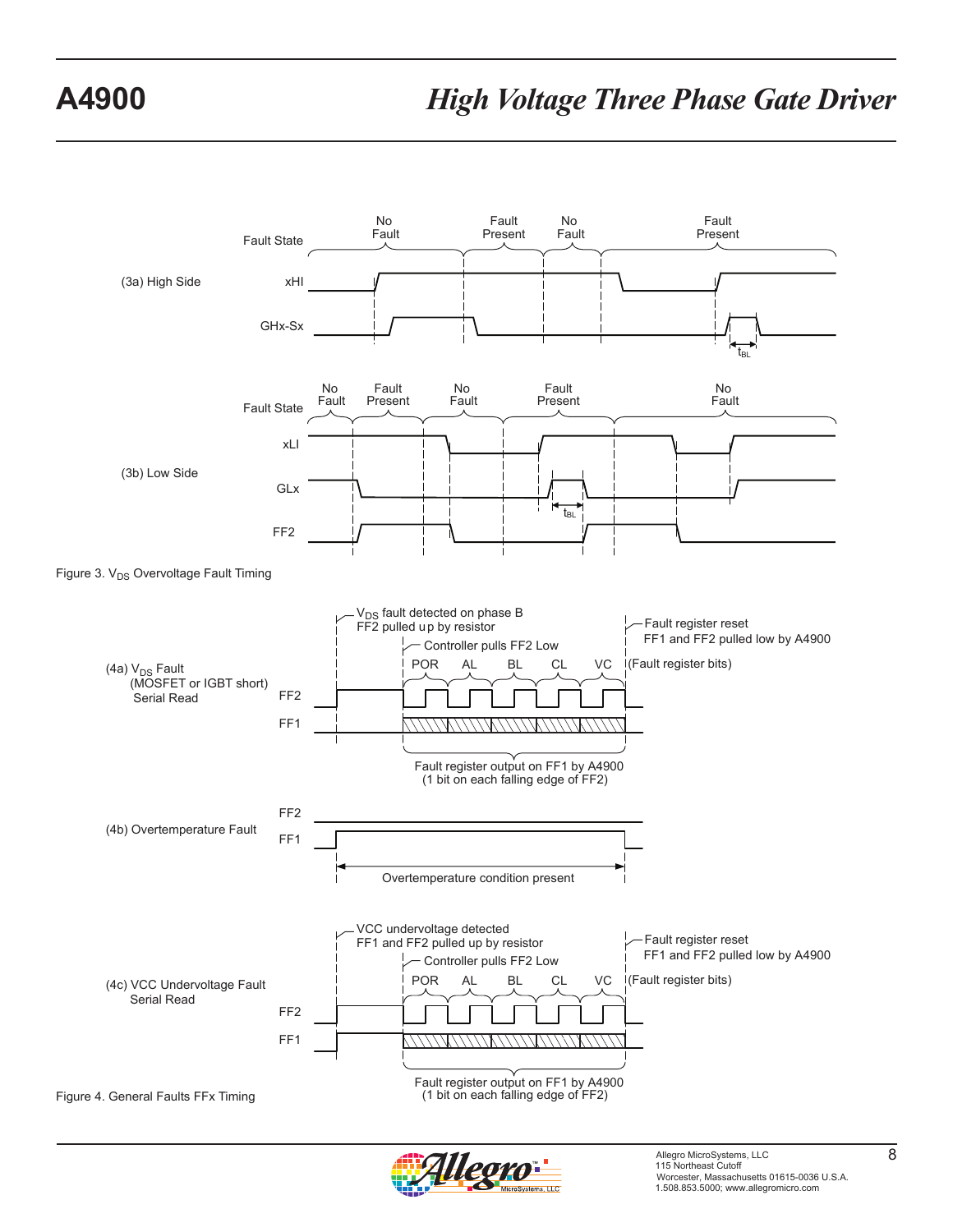#### <span id="page-9-0"></span>**Table 1. Phase Control Truth Table**

| Inputs                   |               |     |            | <b>Outputs</b>        | Phase*            | <b>Comment</b> |                    |
|--------------------------|---------------|-----|------------|-----------------------|-------------------|----------------|--------------------|
| <b>RESET<sub>n</sub></b> | <b>COASTn</b> | xHI | <b>xLO</b> | <b>GH<sub>x</sub></b> | <b>GLx</b>        | Sx             |                    |
| 0                        | X             | x   | x          | $L \rightarrow Z$     | $L \rightarrow Z$ | Ζ              | Low power shutdown |
|                          | $\Omega$      | x   | x          | $L \rightarrow Z$     |                   | Ζ              | Coast              |
|                          | x             | 0   | 0          |                       |                   | Ζ              | Phase disabled     |
|                          |               | 0   |            |                       | H                 | LO             | Phase sinking      |
|                          |               |     | 0          | H                     |                   | HI             | Phase sourcing     |
|                          | X             |     |            |                       |                   | Ζ              | Phase disabled     |

Note:  $x =$  don't care,  $Z =$  high impedance, both switches off

\*Phase HI = high-side switch (MOSFET or IGBT) active, Phase LO = low-side switch active

#### **Table 2: Fault Definition**

| <b>Fault Flags</b> |                 | Fault                          | <b>Action Taken*</b>                             |  |  |
|--------------------|-----------------|--------------------------------|--------------------------------------------------|--|--|
| FF <sub>1</sub>    | FF <sub>2</sub> |                                |                                                  |  |  |
| 0                  | 0               | No fault                       | No action                                        |  |  |
| 0                  | 0               | Bootstrap undervoltage         | Disable switch                                   |  |  |
| 0                  | O               | High-side $V_{DS}$ overvoltage | Disable switch                                   |  |  |
| $\Omega$           |                 | Low-side $V_{DS}$ overvoltage  | Disable switch                                   |  |  |
|                    | $\Omega$        | Overtemperature                | $ESF = 0$ , No action<br>$ESF = 1$ , Disable all |  |  |
| 1                  |                 | Internal $V_{DD}$ undervoltage | Disable all                                      |  |  |
|                    |                 | VCC undervoltage               | Disable all                                      |  |  |

\*Disable Switch = turn off active power switching device (MOSFET or IGBT), Disable All = turn off all power switching devices

#### **Table 3: Fault Register Bit Definition**

| Bit        | <b>Sequence</b> | <b>Function</b>                              |
|------------|-----------------|----------------------------------------------|
| <b>POR</b> |                 | Power-on-reset since last read               |
| AL         | 2               | $V_{DS}$ exceeded on A phase low-side switch |
| BL         | 3               | $V_{DS}$ exceeded on B phase low-side switch |
| <b>CL</b>  |                 | $V_{DS}$ exceeded on C phase low-side switch |
| VC.        | 5               | Undervoltage detected on VCC                 |

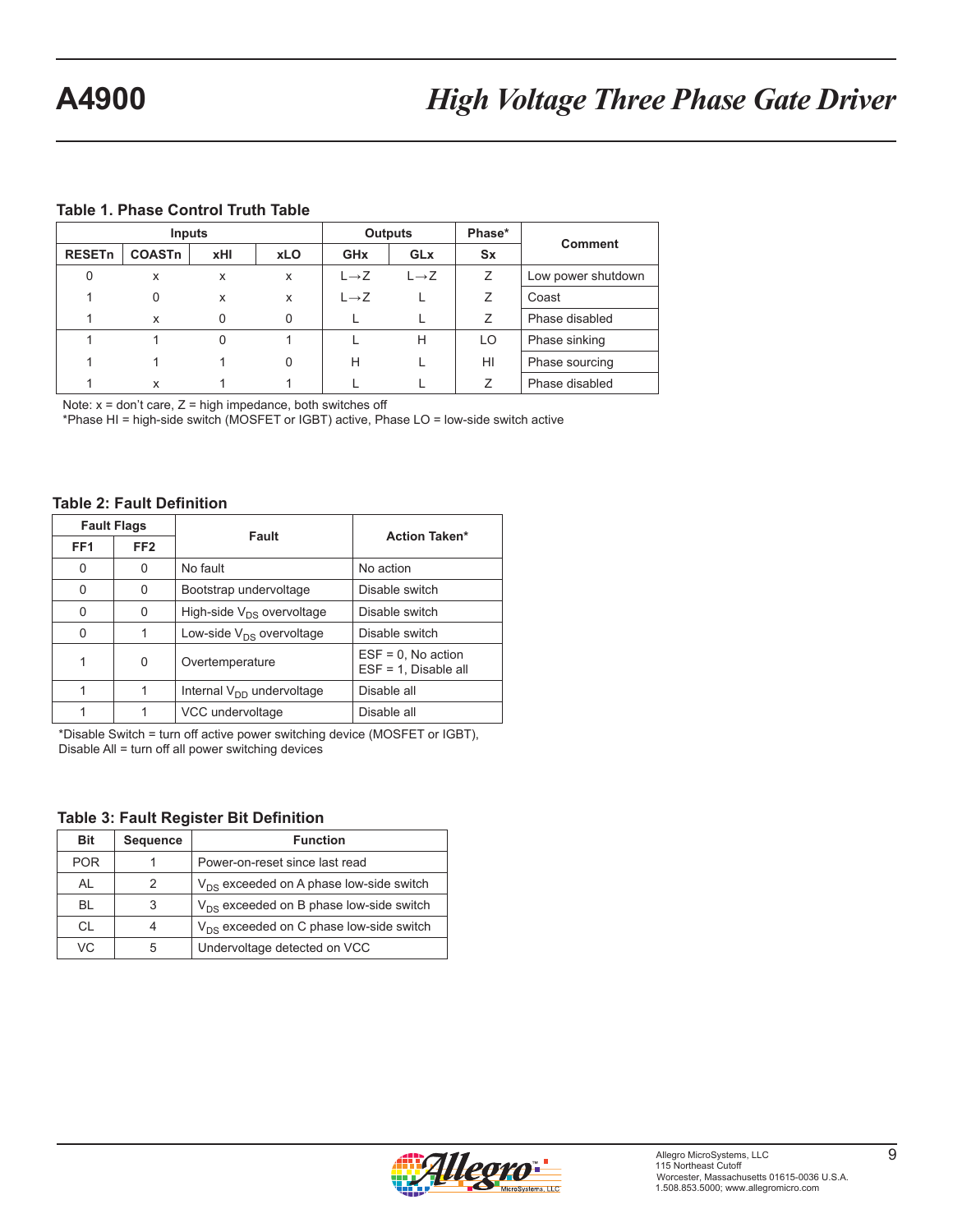## **Functional Description**

<span id="page-10-0"></span>The A4900 provides six gate drives, capable of driving a wide range of N-channel IGBT or power MOSFET switches. The gate drives are configured as three high-voltage high-side drives and three low-side drives. The high-side drives are isolated up to 600 V to allow operation with high bridge (motor) supply voltages. High-side drives use a bootstrap capacitor to provide the necessary gate drive voltage above the motor supply voltage. Each drive can be controlled with a TTL logic level input compatible with 3.3 V or 5 V logic systems.

A single supply input provides the gate drive supply and the bootstrap capacitor charge source. An internal regulator from the single supply provides the lower internal voltage for the logic circuit. The A4900 provides internal monitors to ensure that the gate-source voltage of both high-side and low-side external MOSFETs or IGBTs are above 9 V when active.

The control inputs to the A4900 provide a very flexible solution for many motor control applications. Each driver can be driven with an independent PWM signal allowing implementation of all motor excitation methods including trapezoidal and sinusoidal drive.

Diagnostics include short detection for the power switching devices, undervoltage detection for the key internal and external supplies and overtemperature detection. Two fault flags indicate three sets of faults and specific faults can be determined by reading a serial register.

Specific functions are described more fully in the following sections.

#### **Terminal Functions**

*VCC* Power supply for internal regulators and gate drive circuits. This supply also provides the charging source for the external bootstrap diodes. It should be decoupled with ceramic capacitors connected close to the VCC and GND terminals.

*GND* Power, digital, and reference ground. Low-side return path for discharge of the capacitance on the MOSFET or IGBT gates.

*DHA, DHB, DHC* High-side drain voltage sense input to the highside  $V_{DS}$  monitors. Typically connected to the drain via a resistor potential divider.

*BCA, BCB, BCC* High-side connections for the bootstrap capacitors and positive supply for high-side gate drivers.

*GHA, GHB, GHC* High-side, gate drive outputs for external N-channel MOSFETs or IGBTs.

**SA, SB, SC** Motor phase connections that are the negative supply connections for the floating high-side drivers and returns for the high-side gate discharge current to the sources of the high-side switches. They also are connected to the negative side of the bootstrap capacitors and provide the reference offset voltage for the high-side  $V_{DS}$  monitors.

*DLA, DLB, DLC* Low-side drain voltage sense input to the lowside  $V_{DS}$  monitors. Typically connected to the drain via a resistor potential divider.

*GLA, GLB, GLC* Low-side gate drive outputs for external N-channel MOSFETs or IGBTs.

*AHI, ALO* Logic inputs for phase A gate drive control.

**BHI, BLO** Logic inputs for phase B gate drive control.

*CHI, CLO* Logic inputs for phase C gate drive control.

**COASTn** Active-low logic input that forces all gate drive outputs low, and turns all external power switches off. Overrides all gate drive control inputs.

*RESETn* Active low logic input that resets faults when pulsed low. Allows low-power shutdown (sleep mode) when held low for more than the RESET n Shutdown Time,  $t_{RSD}$ .

*FF1, FF2* Open drain fault flag outputs that indicate the presence of fault conditions. FF2 can be used as a clock input to read a serial register on FF1.

*ESF* Enable stop-on-fail logic input that determines actions to be taken during overtemperature fault conditions.

#### **Power Supply**

All internal supplies and references are derived from a single power supply connection to VCC at 15 V (typ). A single ground connection provides the return path for the operating current and the low-side gate discharge currents. The ground terminal must have a low impedance, low inductance path to the system ground of the main power bridge. The VCC supply must be decoupled with ceramic capacitors connected close to the supply and ground terminals. The supply for the internal logic is provided by an integrated linear regulator which provides the internal logic supply voltage, V<sub>DD</sub>.

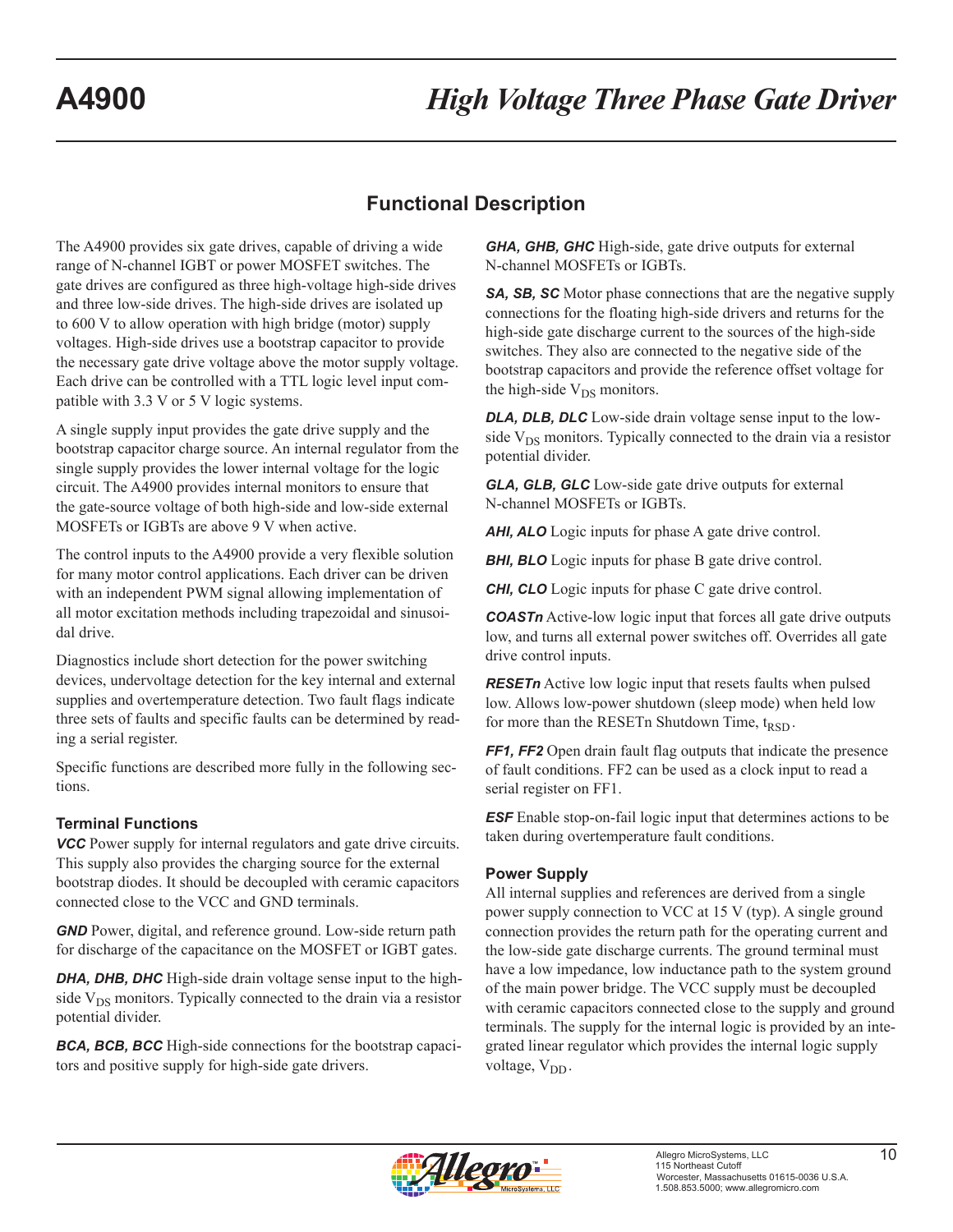#### <span id="page-11-0"></span>**Gate Drive**

The A4900 is designed to drive external, N-channel power switching devices, either MOSFET or IGBT. It supplies the transient currents necessary to quickly charge and discharge the external gate capacitance in order to reduce dissipation in the external power device during switching. The charge and discharge rate is controlled using an external resistor in series with the connection to the gate of the power switching device. In the following sections the letter  $x$  is used to represent the phase: A, B or C.

#### *High-side gate drive*

The floating high-side gate drive outputs at the GHA, GHB, and GHC terminals are referenced to the voltage at the respective SA, SB, or SC terminal. An external resistor between the gate drive output and the gate connection to the power switching device controls the slew rate seen at the gate, thereby providing some control of the di/dt in the bridge and the dv/dt of the Sx terminal.  $GHx = 1$  (high) means that the upper half of the driver is turned on and the drain sources current to the gate of the high-side switching device in the external bridge, turning it on.  $GHx = 0$ (low) means that the lower half of the driver is turned on and the drain sinks current from the gate of the external high-side switching device to the respective Sx terminal, turning it off.

When power is removed, a passive pull-down resistor between the GHx terminal and the corresponding Sx terminal ensures that the high-side switching device is held in the off state.

#### *Bootstrap capacitors*

The positive supply for the high-side gate driver on each phase is provided by a bootstrap capacitor, connected between the BCA and SA, BCB and SB, and BCC and SC terminals respectively. An external diode between the VCC terminal and each bootstrap capacitor is required to charge the capacitor when the associated output Sx terminal is low. The bootstrap capacitor is charged to approximately  $V_{CC} - V_f$ , where  $V_{CC}$  is the supply voltage at the VCC terminal and  $V_f$  is the forward voltage of the external blocking diode.

When the high-side switch is turned on, the voltage at the Sx terminal rises. This pushes the voltage at the other end of the bootstrap capacitor above  $V_{CC}$  and the diode stops current flowing from the bootstrap capacitor back to the VCC supply. The diode must have a reverse breakdown rating in excess of the bridge supply voltage because the voltage at the BCx terminal will be above the bridge voltage when the respective high-side switch is turned on.

After applying power or coming out of sleep mode, all three bootstrap capacitors must be charged before turning on any highside switch. The capacitors can be charged by first turning on the three low-side switches for a short time. This will pull the Sx terminals low and allow the bootstrap diodes to apply a charging voltage across the capacitors.

#### *Low-side gate drive*

The low-side gate drive outputs at the GLA, GLB, and GLC terminals are referenced to the voltage at the GND terminal. An external resistor between the gate drive output and the gate connection to the power switching device controls the slew rate seen at the gate, thereby providing some control of the di/dt in the bridge and the dv/dt of the Sx terminal.  $GLx = 1$  (high) means that the upper half of the driver is turned on and the drain sources current to the gate of the low-side power switching device in the external power bridge, turning it on.  $GLx = 0$  (low) means that the lower half of the driver is turned on and the drain sinks current from the gate of the external low-side power switching device to the GND terminal, turning it off.

When power is removed, a passive pull-down resistor between the GLx terminal and the GND terminal ensures that the low-side switching device is held in the off state.

### **Logic Control Inputs**

There are seven logic inputs that directly control the bridge. Two additional inputs provide systems and diagnostic management. All logic inputs are TTL compatible to allow operation with 3.3 V and 5 V logic. All inputs have a hysteresis of 300 mV (typ) to improve noise performance and an internal pull-down resistor of 50 k $\Omega$  (typ) to ensure that the outputs are disabled if the input control signals are removed.

#### *Phase control*

Each phase is controlled independently with two control inputs for each phase. The xHI input controls the high-side drive and the xLO input controls the low-side drive. Internal lock-out logic ensures that the high-side output drive and low-side output drive cannot be active simultaneously. Table 1 shows the logic truth table.

All gate drive outputs, GHx and GLx, can be forced low together by taking the COASTn input low. This turns all external power switching devices off and quickly disables the bridge in the event of a fault. COASTn does not clear any faults, so that the fault flags can be decoded and the serial fault word can be read. Because COASTn turns off all the external power switching

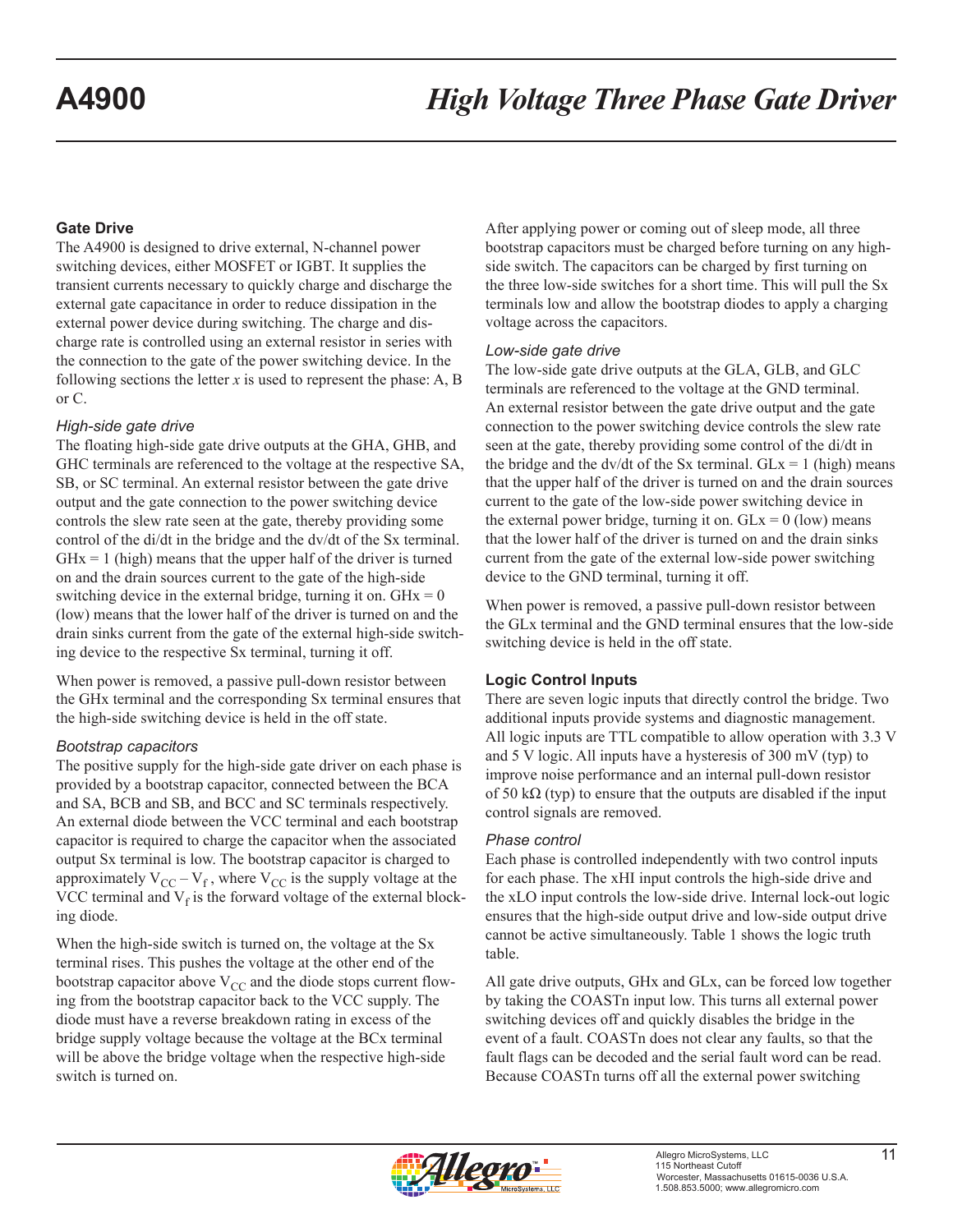<span id="page-12-0"></span>devices, it can also be used to provide fast decay PWM without synchronous rectification. If COASTn is held low, the high-side bootstrap capacitor may eventually become discharged and the high-side gate drive will then stop driving low. The high-impedance passive pull-down between the gate drive output and the corresponding source connection will then provide a discharge path to keep the high-side switch turned off. The low-side drive will remain active holding the low-side switch off.

#### *Sleep mode and reset*

When RESETn is held low for longer than the RESETn Shutdown Time,  $t_{RSD}$ , all gate drive outputs will initially be driven low. After a period of time determined by the charge state and value of the bootstrap capacitor, the high-side gate drive will stop driving. The high-impedance passive pull-down between the high-side gate drive output and the corresponding source connection will then provide a discharge path to keep the high-side switch turned off. The low-side drive will drive low for the Reset Hold-Off Delay Time,  $t_{\text{RHD}}$ , then stop driving. The high-impedance passive pull-down between the low-side gate drive output and the ground connection will then provide a discharge path to keep the low-side switch turned off.

The regulator and all internal circuitry are then disabled and the A4900 enters sleep mode. In sleep mode the current consumption from the VCC supply is reduced to the minimum level, and the latched faults and corresponding fault flags are cleared. When coming out of sleep mode the protection logic ensures that the gate drive outputs are off until the internal regulators reach their correct operating conditions.

When coming out of sleep mode all bootstrap capacitors must be charged before turning on any high-side switch, by first turning on the three low-side switches for a short time.

RESETn can also be used to clear any faults in the Fault register, without entering sleep mode, by taking it low for the RESETn Pulse Time,  $t_{RES}$ .

#### **Diagnostics**

Several diagnostic features are integrated into the A4900 to provide indication of fault conditions. In addition to system wide faults such as undervoltage and overtemperature, the A4900 integrates individual voltage monitors for each external power switching device. These are used to detect an overvoltage across the switching device when it is active, and to provide short circuit detection and protection.

Fault conditions are indicated by the states of the two open drain output fault flags, FF1 and FF2, as shown in table 2. In the event that two or more faults are detected simultaneously, the states of the fault flags are determined by a logical OR of the fault state of each flag.

When an undervoltage fault or a low-side switch overvoltage is detected, detailed fault information can be read from the fault outputs as a serial data word. When FF2 is high, a clock can be applied to FF2 and detailed fault information can be read from FF1 as a serial word. This can be used to determine on which of the three low-side external switching devices an overvoltage has been detected, or if a power-on reset or supply undervoltage has occurred. Fault register serial access operation is detailed in the Fault Register Serial Access section below.

The state of the enable stop-on-fault logic input, ESF, determines the action taken when an overtemperature fault is detected. For other fault conditions the action is defined by the type of fault, as shown in table 2.

Low-side switch overvoltage faults cause the fault flags and the relevant bit in the Fault register to be latched. For undervoltage faults the relevant bit in the Fault register is latched, but the flags are active only when the fault is present. For overtemperature faults the flags are active only when the fault is present.

#### **Fault States**

In addition to temperature, there are five voltage levels monitored in the A4900: the main supply voltage, the internally regulated logic supply voltage, and the voltage on each of the three highside bootstrap capacitors.

#### *Overtemperature*

If the junction temperature exceeds the limit, 170°C (typ), FF1 goes high. When an overtemperature is detected, and ESF is high, the outputs are disabled automatically. If ESF is low, then no circuitry is disabled and the external controller must turn the outputs off or limit the power dissipation in some way so as to prevent overtemperature damage to the chip and unpredictable device operation. The overtemperature fault condition and the fault flags will be cleared only when the temperature drops below the recovery level, defined by  $T_{\text{JF}} - T_{\text{JHvst}}$ . Note that an overtemperature fault does not permit access to the Fault register, because FF2 remains low.

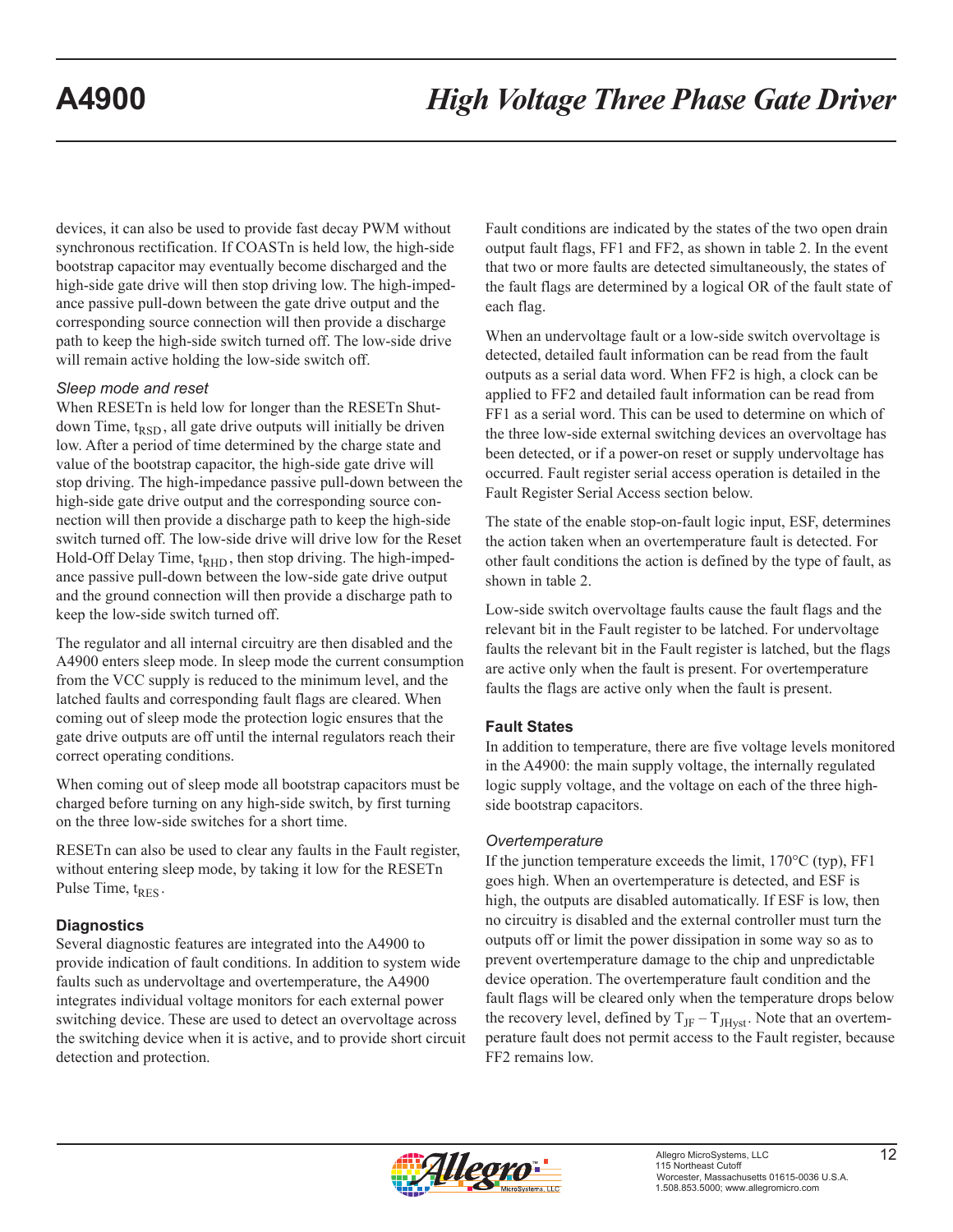#### <span id="page-13-0"></span>*VCC undervoltage*

VCC is the supply for the low-side gate driver and the bootstrap charge current. It is critical to ensure that the voltages are sufficiently high before enabling any of the outputs. The undervoltage monitor circuit is active during power up. Both fault flags are high and the motor is coasting (all gate drives low) until  $V_{CC}$ is greater than approximately 11 V.

When a VCC undervoltage is detected, the fault flags and the fault register will be set and all gate drive outputs will be pulled low. When the VCC undervoltage condition is removed, the flags will be cleared and the outputs enabled. The VC bit in the Fault register will remain set until cleared by a register reset (see Fault Register Serial Access section, below).

#### *Bootstrap undervoltage*

The A4900 has three independent bootstrap voltage monitors, one for each phase. These monitor the individual bootstrap capacitor charge voltages to ensure sufficient high-side drive voltage. Each phase operates independently, such that a bootstrap undervoltage on one phase does not affect the other two phases.

Before a high-side drive can be turned on, the voltage of the corresponding bootstrap capacitor must be higher than the turn-on voltage limit,  $V_{\text{BCUVon}}$ . If the bootstrap capacitor voltage is not above  $V_{\text{BCUVon}}$ , the A4900 does not allow the high-side gate drive output to go high.

The bootstrap voltage monitor for a phase remains active while a high-side gate drive output for that phase is commanded to be in the on state. If a high-side gate drive is high and the voltage of the corresponding bootstrap capacitor drops below the turn-off voltage,  $V_{\text{BCUVoff}}$ , then that high-side gate drive will be turned off. The output will remain off until an off-to-on transition is commanded by the control logic and the bootstrap capacitor voltage is above the turn-on voltage,  $V_{\text{BCUVon}}$ .

The bootstrap undervoltage fault state has no effect on the fault flag outputs or the Fault register.

#### $V_{DD}$  undervoltage

The internal logic supply voltage,  $V_{DD}$ , is monitored to ensure correct logical operation. If an undervoltage of  $V_{DD}$  is detected, then the state of other reported faults might not be valid, so all fault states, fault flags, and the Fault register are reset and replaced by the  $V_{DD}$  undervoltage condition, and the outputs are disabled. When the  $V_{DD}$  undervoltage condition is removed all flags will be cleared and the outputs will be enabled.

#### $V_{DS}$  overvoltage

Each of the six external power switching devices is provided with an independent overvoltage monitor, used to switch the device off if an overvoltage is detected. For each high-side power switching device, the monitor compares a fixed threshold voltage,  $V_{\text{DSTH}}$ , to the differential voltage between the DHx terminal and the Sx terminal. For each low-side power switching device, the monitor compares  $V_{\text{DSTH}}$  to the voltage between the DLx terminal and the GND terminal. The output of the monitor comparator is high when the monitored voltage is greater than  $V_{\text{DSTH}}$ , but is only valid when the associated switching device is turned on.

Power MOSFETs and IGBTs take a finite time to reach their full conduction state, so the monitored voltage may remain above the threshold and show a fault as the power switching device is turned on. To overcome this and avoid false short fault detection, the output of a comparator is ignored until one  $V_{DS}$  fault blank time,  $t_{BL}$ , after the associated external switching device is turned on. If the monitored voltage remains above  $V_{\text{DSTH}}$  after the  $V_{\text{DS}}$ fault blank time, then a short fault will be detected.

The monitored voltage is derived from the actual voltage across the power switching device using a resistor divider. This is necessary to prevent damage to the monitor input, either DHx or DLx, by the large differential voltage across the power switching device when the it is off. The monitor input is clamped to the respective reference point with a 5 V clamp. For the high-side the clamps are between the DHx and Sx terminals. For the low-side the clamps are between the DLx and GND terminals. The values of the resistors in the monitor voltage divider must be selected to ensure that the current through the clamp is limited to less than the maximum value,  $I_{DCL}$ . For example, a motor supply of 400 V means that the maximum voltage across the upper resistor in the divider will be 395 V. The current through the resistor must be less than 1 mA, so the resistor must be greater than 395 kΩ. If the required detection voltage across the power switching device is say 3 V, then the lower resistor in the divider must be 790 kΩ to achieve a monitor voltage of 2 V.

A short fault on either the high-side or the low-side always turns off the external switching device where the fault is detected, and holds it off until the control input is switched low then high again. This ensures that the overcurrent stress on the switching device is limited to a few microseconds after it is switched on.

Only the low-side  $V_{DS}$  overvoltage fault is indicated by the fault flags and captured in the Fault register. When a low-side fault is

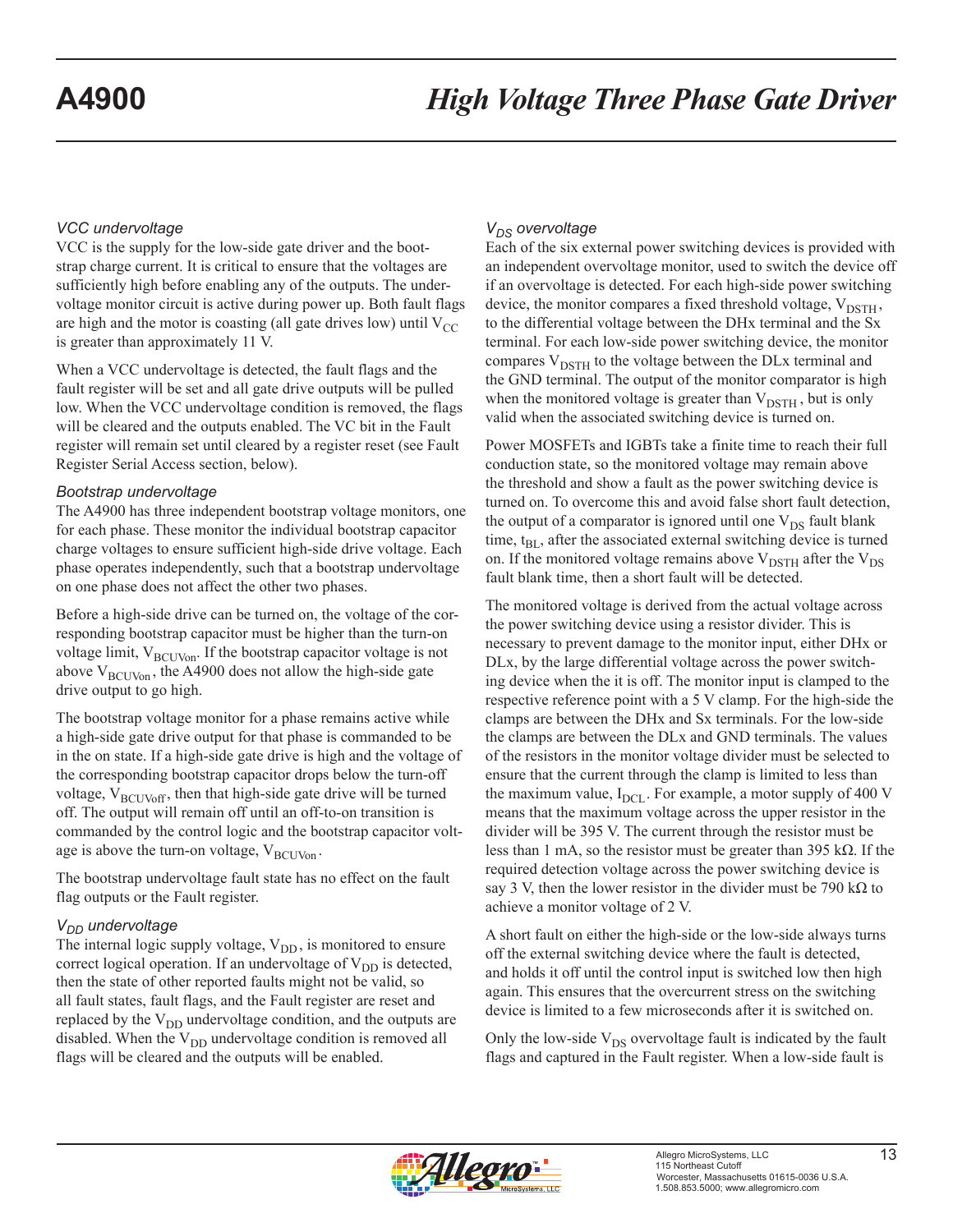<span id="page-14-0"></span>present, the FF2 output is high and the associated (xL) bit in the Fault register is set. The FF2 output will remain high until reset. There are four ways the FF2 flag can be reset, assuming that the fault condition has been removed:

- Taking or pulsing RESETn low
- Taking the associated control input low
- A serial read
- A power on reset

It is possible to disable the  $V_{DS}$  overvoltage monitors by connecting the monitor input directly to its reference node (Sx or GND). This ensures that the monitor voltage is always zero so a fault is never detected.

Any low-side  $V_{DS}$  overvoltage fault always is latched in the Fault register until RESETn is low or a serial read is completed. (An undervoltage on the internal logic supply also will completely reset the short fault condition and the Fault register and replace it with a  $V_{DD}$  undervoltage fault.)

#### **Fault Register Serial Access**

The fault flag outputs, FF1 and FF2, are open drain and passively pulled high when a fault has been detected. This makes it possible to allow one or both of these fault pins to be driven externally to a logic low during a fault condition, when the A4900 is not pulling the fault pin low. One of these fault flags, FF2, can be used as a clock input to shift out the status of the Fault register, bit by bit, on the other fault flag FF1. When FF2 is pulled low by the A4900, either when no fault has been detected or when only an overtemperature fault is present, then no serial access is possible. The Fault register can be accessed only when FF2 goes high. This occurs when a low-side  $V_{DS}$  overvoltage, or a VCC or  $V_{DD}$ undervoltage, fault has been detected (see table 2).

#### *Serial access method*

FF1 and FF2 are monitored by the external controller. If FF2 goes high and FF1 remains low, then a low-side  $V_{DS}$  overvoltage has been detected. If FF1 and FF2 go high together, then a VCC or V<sub>DD</sub> undervoltage has been detected.

In either case the A4900 response sequence will be:

- 1. External controller takes any necessary additional action to protect the external MOSFETs or IGBTs.
- 2. Controller pulls FF2 low. A4900 responds by outputting the first bit of the Fault register, POR, on FF1.
- 3. Controller reads the fault bit and toggles FF2 high then low to request the next bit, AL. This continues for each of the 5 bits in the Fault register.
- 4. After the final bit, VC, is output on FF1, the controller takes FF2 high then low once more. Assuming that no fault conditions are present, the A4900 resets the Fault register and pulls FF1 and FF2 low to indicate no fault present.

5. Controller releases FF2.

The basic sequences for the three possible states of FF1 and FF2 are shown in figure 4.

At the end of the serial transfer, on the last high to low transition input to FF2, the Fault register and the fault flags are reset. However it is possible that one of the three unlatched fault conditions, VCC undervoltage,  $V_{DD}$  undervoltage, or overtemperature, is still present. In this case the fault flags will immediately show the fault status.

If a  $V_{DD}$  undervoltage occurs then both fault flags will be high, the POR bit will be set, and the remaining bits in the Fault register will be reset.

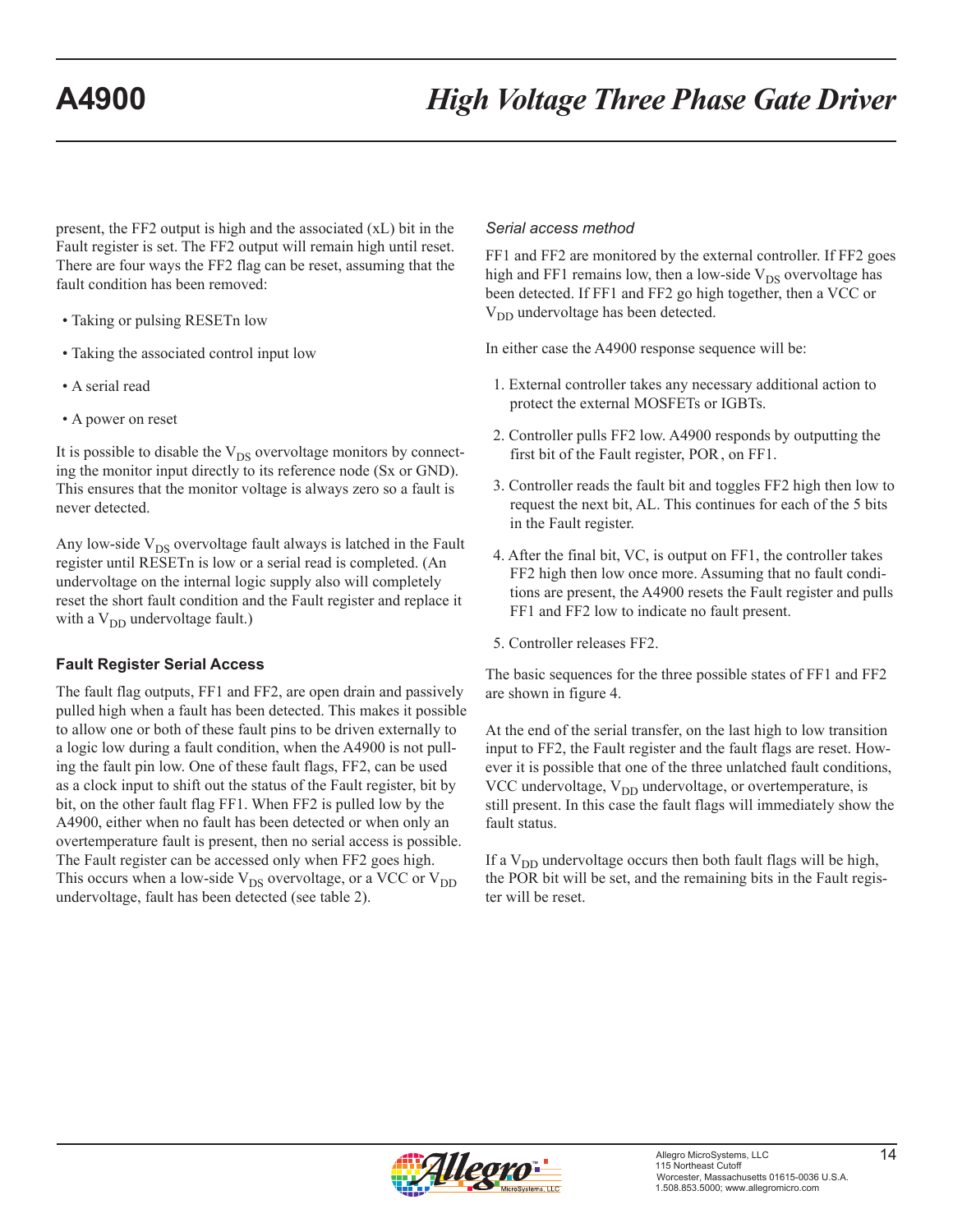### **Package LQ, 44-Pin QSOP**

<span id="page-15-0"></span>